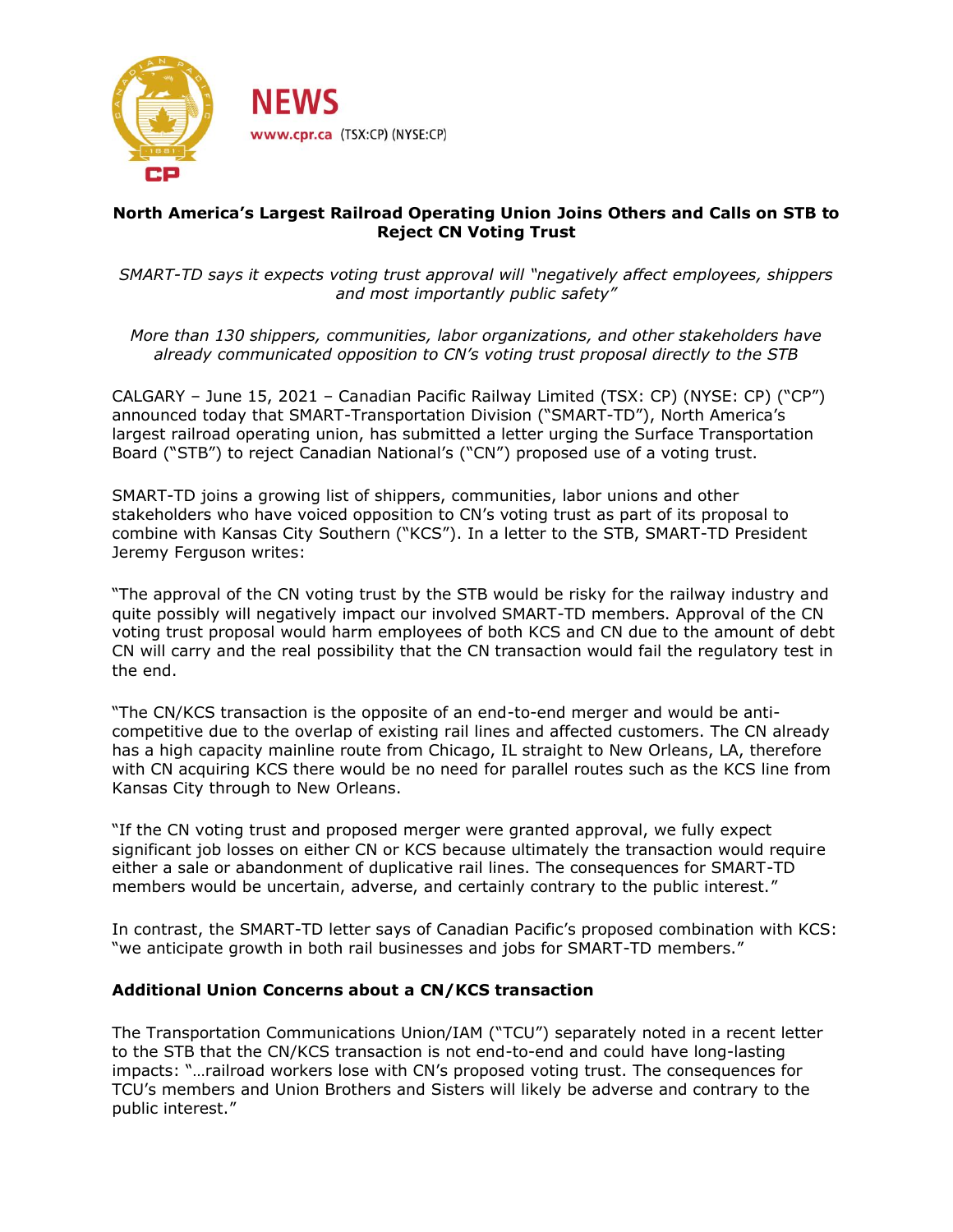

District Lodge 19 of the International Association of Machinists and Aerospace Workers, AFL-CIO, and the Teamsters Canada Rail Conference-MWED have also filed letters with the STB opposing the CN/KCS voting trust. Those labor organizations join more than 130 shippers, communities and other stakeholders writing directly to the STB in opposition to CN's voting trust proposal.

# **Public Comment Period for CN Voting Trust**

The next two weeks, leading up to the STB's June 28 deadline, and the STB's subsequent deliberations, will determine the course of competition for U.S. railroading and North American commerce for the next 150 years.

Now is the time for stakeholders to voice their concerns about whether CN should be able to lock in its anti-competitive plan to buy KCS via a voting trust. Stakeholders can express their concerns directly to the STB.

Allowing CN to close into trust would not be in the public interest because its approval would pre-judge STB review, harm competition, risk CN shifting financial burdens to shippers, and pave the way for additional U.S. rail consolidation. CN's arguments in favor of a trust amount to the claim that CN and KCS should be able to decide what is in the public interest based on which railroad is offering more money to acquire KCS – that argument elevates private interests over the public interest.

CP maintains that a CP-KCS combination is the only viable Class 1 merger that serves the best interests of customers and stakeholders, but also the continent's rail network to enable a new corridor of investment and capacity for the North American economy to grow.

For more information on the transaction and the benefits CP-KCS is expected to bring to the full range of stakeholders, visit FutureForFreight.com.

FORWARD-LOOKING STATEMENTS AND INFORMATION

This news release includes certain forward-looking statements and forward looking information (collectively, FLI). FLI is typically identified by words such as "anticipate", "expect", "project", "estimate", "forecast", "plan", "intend", "target", "believe", "likely" and similar words suggesting future outcomes or statements regarding an outlook. All statements other than statements of historical fact may be FLI.

Although we believe that the FLI is reasonable based on the information available today and processes used to prepare it, such statements are not guarantees of future performance and you are cautioned against placing undue reliance on FLI. By its nature, FLI involves a variety of assumptions, which are based upon factors that may be difficult to predict and that may involve known and unknown risks and uncertainties and other factors which may cause actual results, levels of activity and achievements to differ materially from those expressed or implied by these FLI, including, but not limited to, the following: changes in business strategies and strategic opportunities; estimated future dividends; financial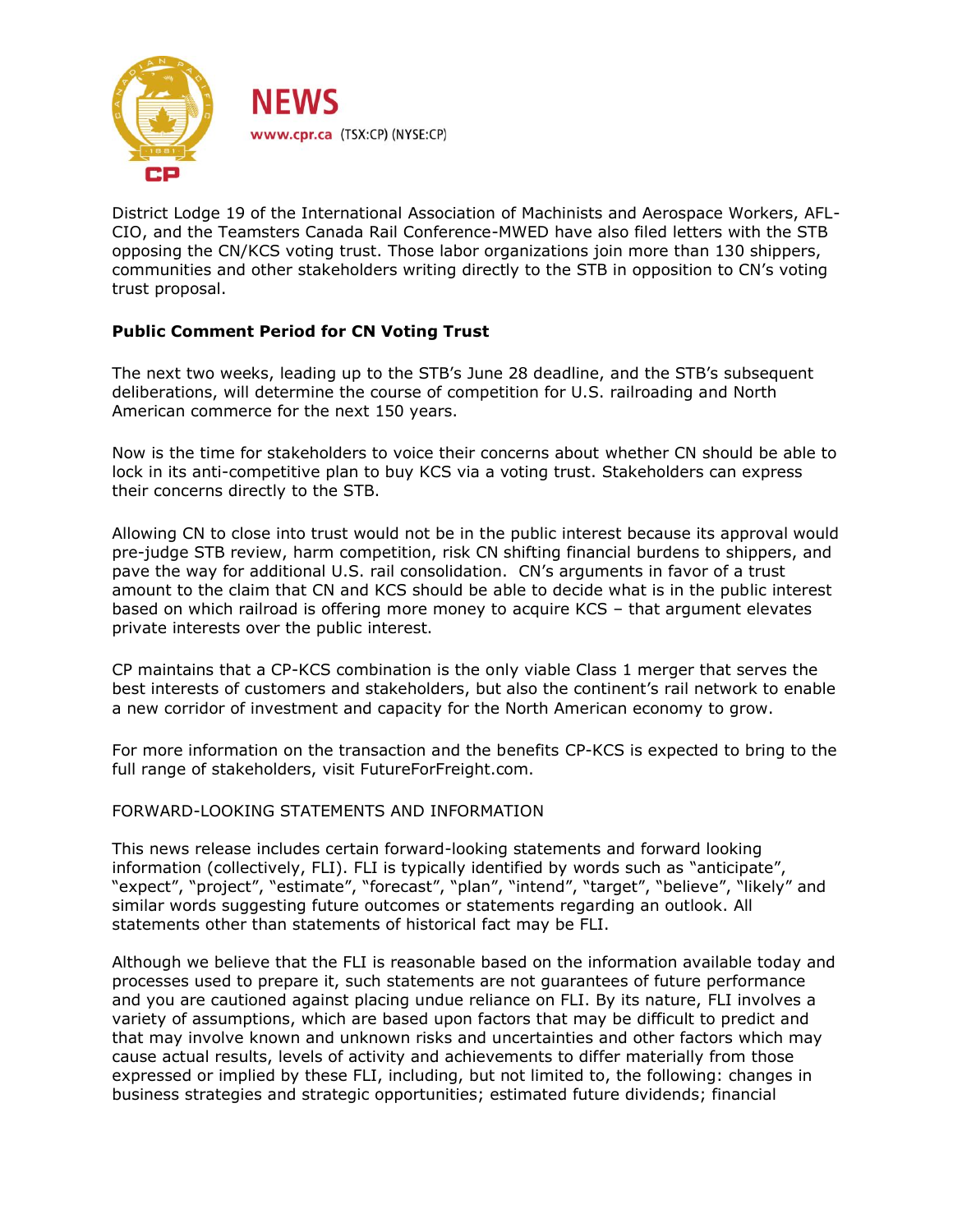

strength and flexibility; debt and equity market conditions, including the ability to access capital markets on favourable terms or at all; cost of debt and equity capital; potential changes in the CP share price; the ability of management of CP, its subsidiaries and affiliates to execute key priorities; general North American and global social, economic, political, credit and business conditions; risks associated with agricultural production such as weather conditions and insect populations; the availability and price of energy commodities; the effects of competition and pricing pressures, including competition from other rail carriers, trucking companies and maritime shippers in Canada and the U.S.; North American and global economic growth; industry capacity; shifts in market demand; changes in commodity prices and commodity demand; uncertainty surrounding timing and volumes of commodities being shipped via CP; inflation; geopolitical instability; changes in laws, regulations and government policies, including regulation of rates; changes in taxes and tax rates; potential increases in maintenance and operating costs; changes in fuel prices; disruption in fuel supplies; uncertainties of investigations, proceedings or other types of claims and litigation; compliance with environmental regulations; labour disputes; changes in labour costs and labour difficulties; risks and liabilities arising from derailments; transportation of dangerous goods; timing of completion of capital and maintenance projects; sufficiency of CP's budgeted capital expenditures in carrying out CP's business plan; services and infrastructure; the satisfaction by third parties of their obligations to CP; currency and interest rate fluctuations; exchange rates; effects of changes in market conditions and discount rates on the financial position of pension plans and investments; trade restrictions or other changes to international trade arrangements; the effects of current and future multinational trade agreements on the level of trade among Canada and the U.S.; climate change and the market and regulatory responses to climate change; anticipated in-service dates; success of hedging activities; operational performance and reliability; regulatory and legislative decisions and actions; public opinion; various events that could disrupt operations, including severe weather, such as droughts, floods, avalanches and earthquakes, and cybersecurity attacks, as well as security threats and governmental response to them, and technological changes; acts of terrorism, war or other acts of violence or crime or risk of such activities; insurance coverage limitations; and the pandemic created by the outbreak of COVID-19 and resulting effects on CP's business, operating results, cash flows and/or financial condition, as well as resulting effects on economic conditions, the demand environment for logistics requirements and energy prices, restrictions imposed by public health authorities or governments, fiscal and monetary policy responses by governments and financial institutions, and disruptions to global supply chains.

We caution that the foregoing list of factors is not exhaustive and is made as of the date hereof. Additional information about these and other assumptions, risks and uncertainties can be found in reports and filings by CP with Canadian and U.S. securities regulators. Reference should be made to "Risk Factors" and "Management's Discussion and Analysis of Financial Condition and Results of Operations - Forward-Looking Statements" in CP's annual and interim reports on Form 10-K and 10-Q. Due to the interdependencies and correlation of these factors, as well as other factors, the impact of any one assumption, risk or uncertainty on FLI cannot be determined with certainty.